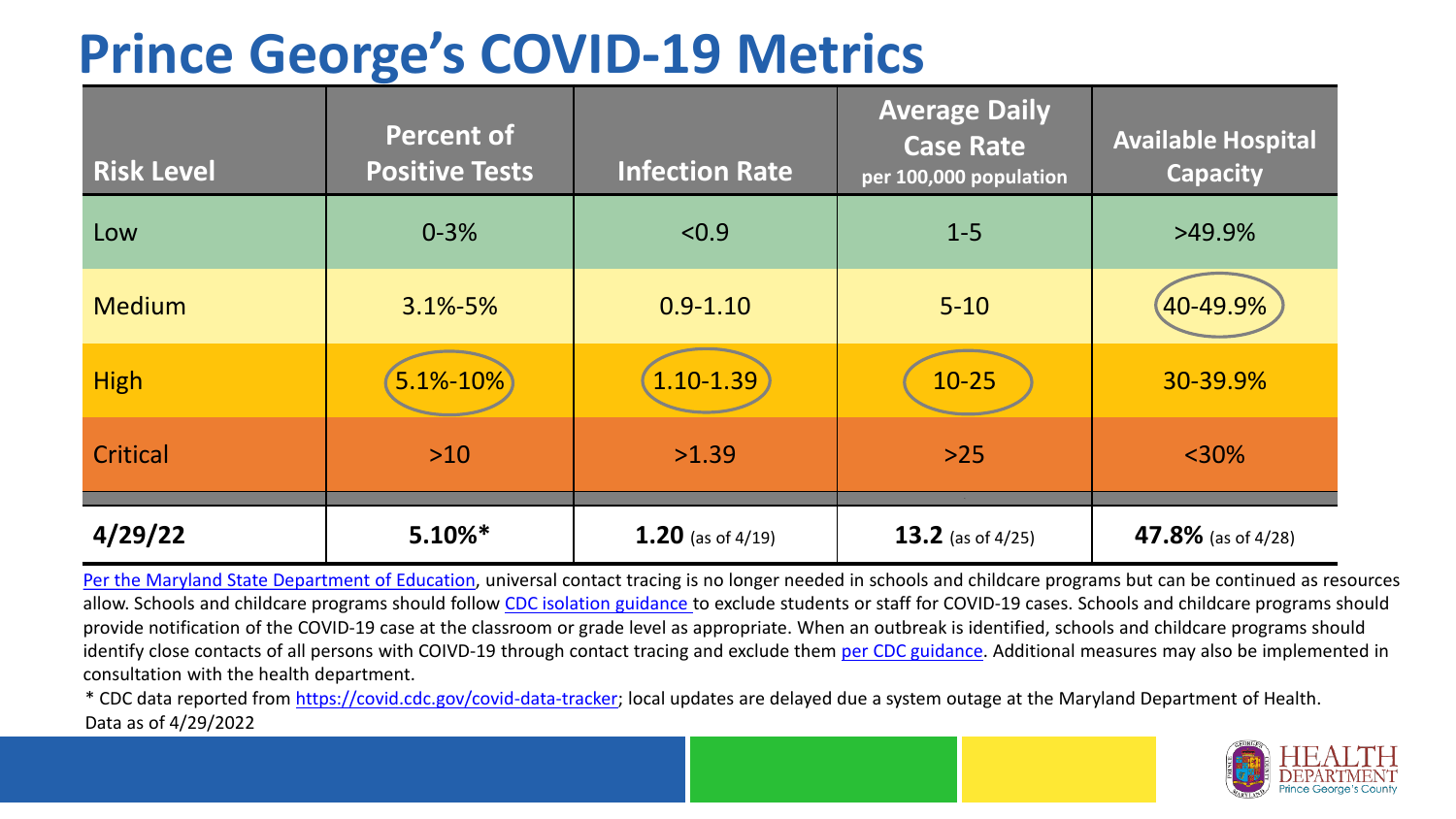# **COVID-19 Community Level and Vaccination**

Per the [CDC COVID-19 Community Levels](https://www.cdc.gov/coronavirus/2019-ncov/science/community-levels.html#anchor_82254) and the [Maryland State Department of Education,](https://earlychildhood.marylandpublicschools.org/system/files/filedepot/3/covid_guidance_full_080420.pdf) people with COVID-19 symptoms, a positive test, or exposure to someone with COVID-19 should follow CDC guidance for isolation and quarantine and wear a mask regardless of the COVID-19 Community Level. According to the CDC, [vaccination](https://www.cdc.gov/coronavirus/2019-ncov/prevent-getting-sick/prevention.html) is considered the leading prevention strategy for those who are eligible.



\*\* Local vaccination data reported as of 4/28/2022

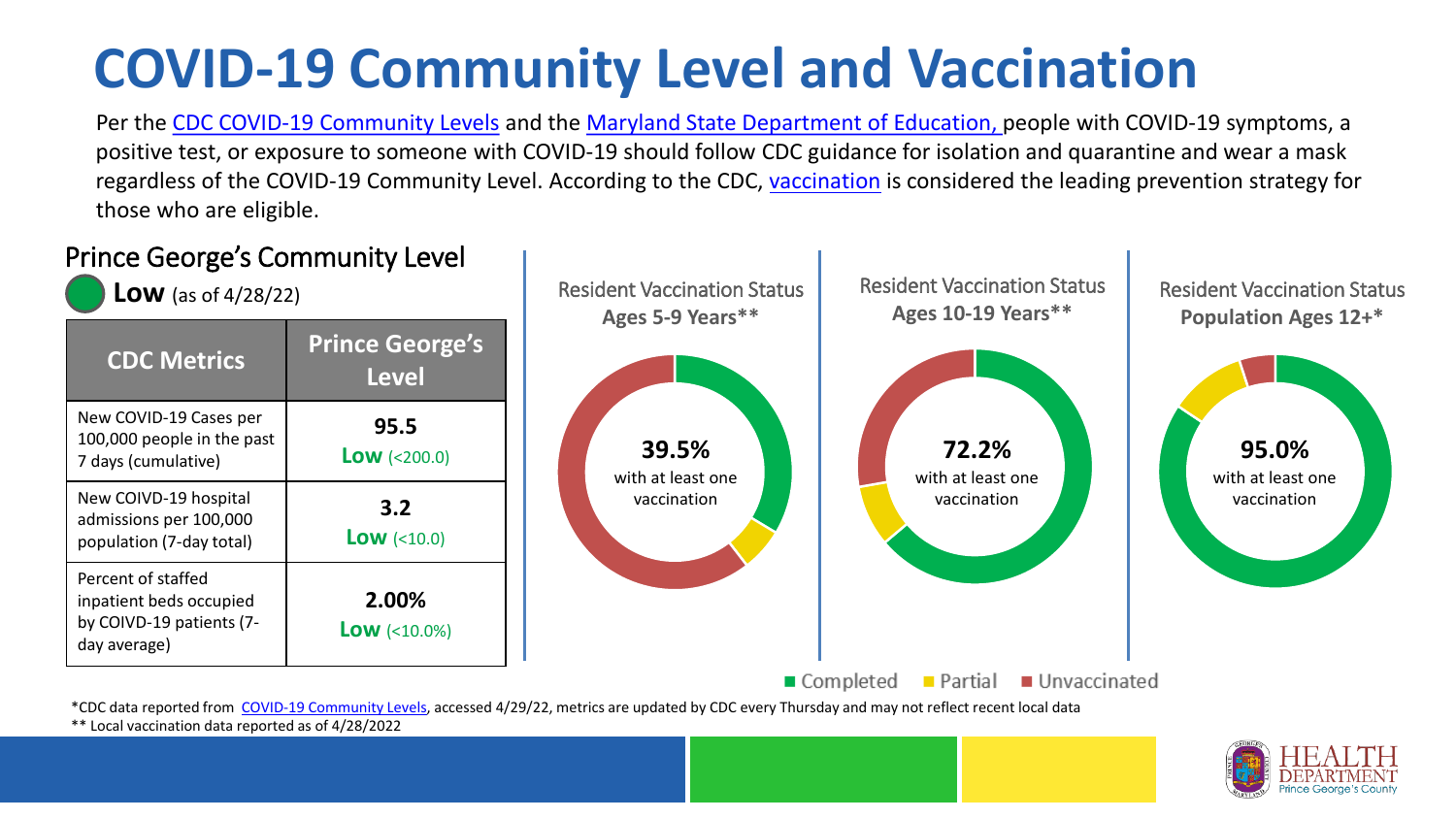## **Infection Rate for Prince George's County**



#### **Estimated by ovidActNow.org**

Accessed 4/29/2022. Each data point is a 14-day weighted average. Presented as the most recent seven days of data as a dashed line, as data is often revised by states several days after reporting.

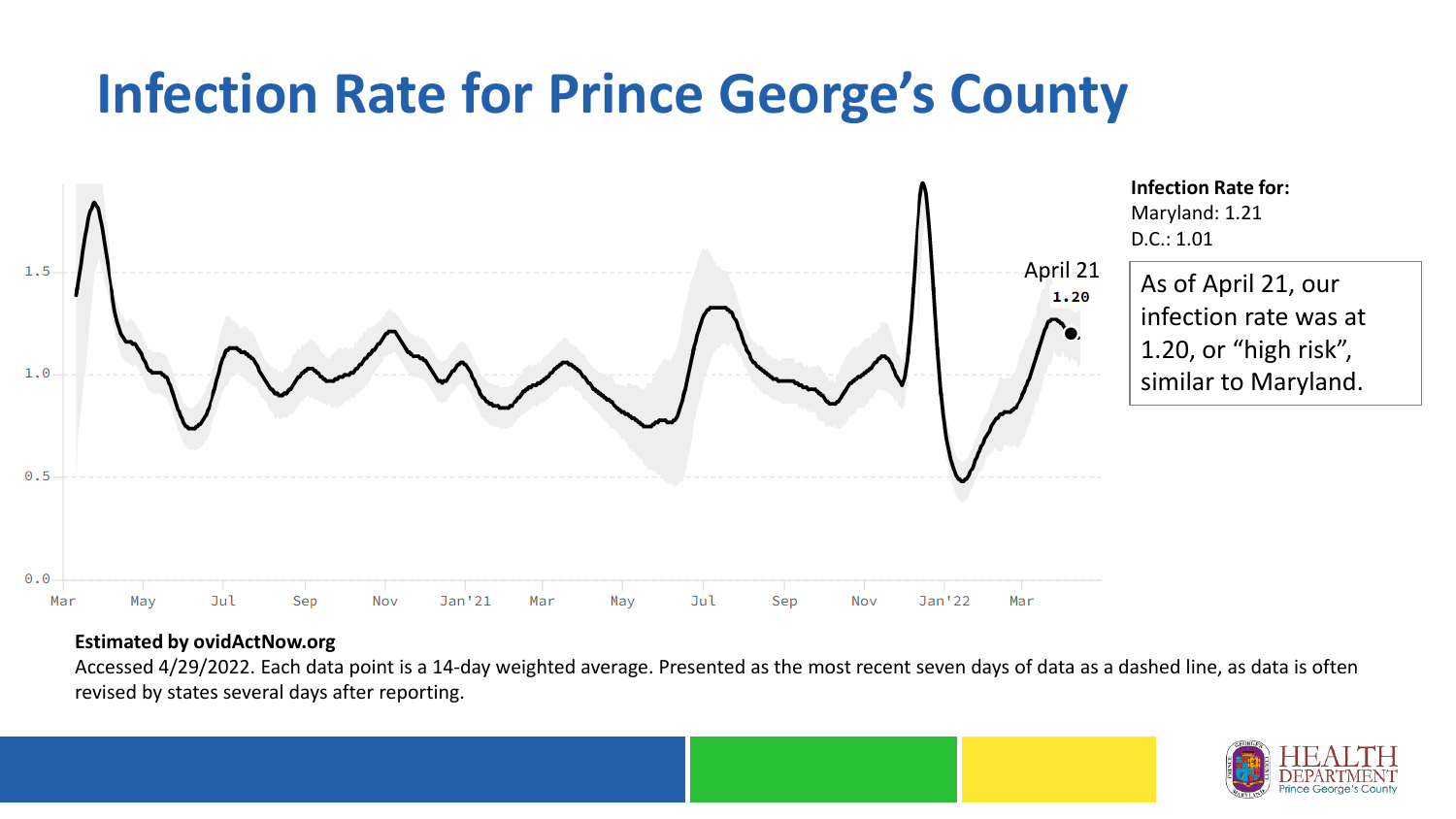### **Average Daily Case Rate** (7-day Average by test date)

**The average daily case rate at the beginning of this week was 13.2 new cases per 100,000 residents.** Our case rate has increased for one month from a low of 2.3 cases per 100,000 residents (3/23).

**Average New COVID-19 Cases Per Day Per 100,000 Residents**



Data as of 4/29/22